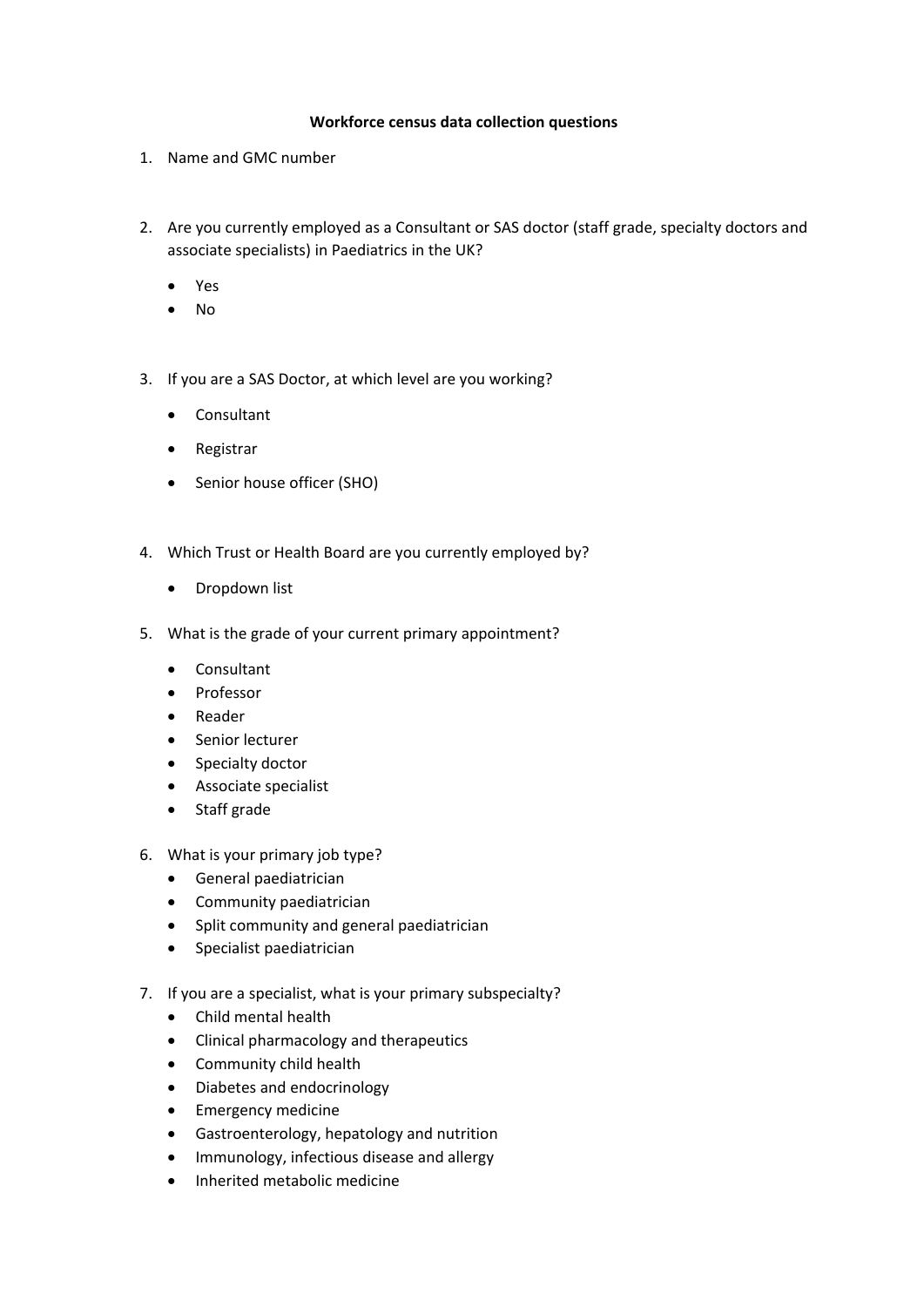- Intensive care
- Neonatal medicine
- Nephrology
- Neurodisability
- Neurology
- Oncology
- Palliative medicine
- Respiratory medicine
- Rheumatology
- Cardiology
- Not applicable
- 8. What is your current working pattern?
	- Full time clinical
	- Less than full time clinical
	- Full time mix clinical and research
	- Less than full time clinical and research
	- Not currently working in paediatrics
- 9. Is your current contract measured in programmed activities (PAs) or whole time equivalent (WTE)?
	- PAs
	- WTE
- 10. How are your PAs allocated?
	- Direct Clinical PAs
	- Research PAs
	- Leadership PAs
	- SPAs
	- Out of hours PAs
	- PAs not specified
- 11. What is the whole time equivalent (WTE) in your current contract?
	- Max value 1 and allow for 2 decimal places
- 12. Do you do on call for paediatrics?
	- Yes
	- No
- 13. Is this on call for:
	- General paediatrics